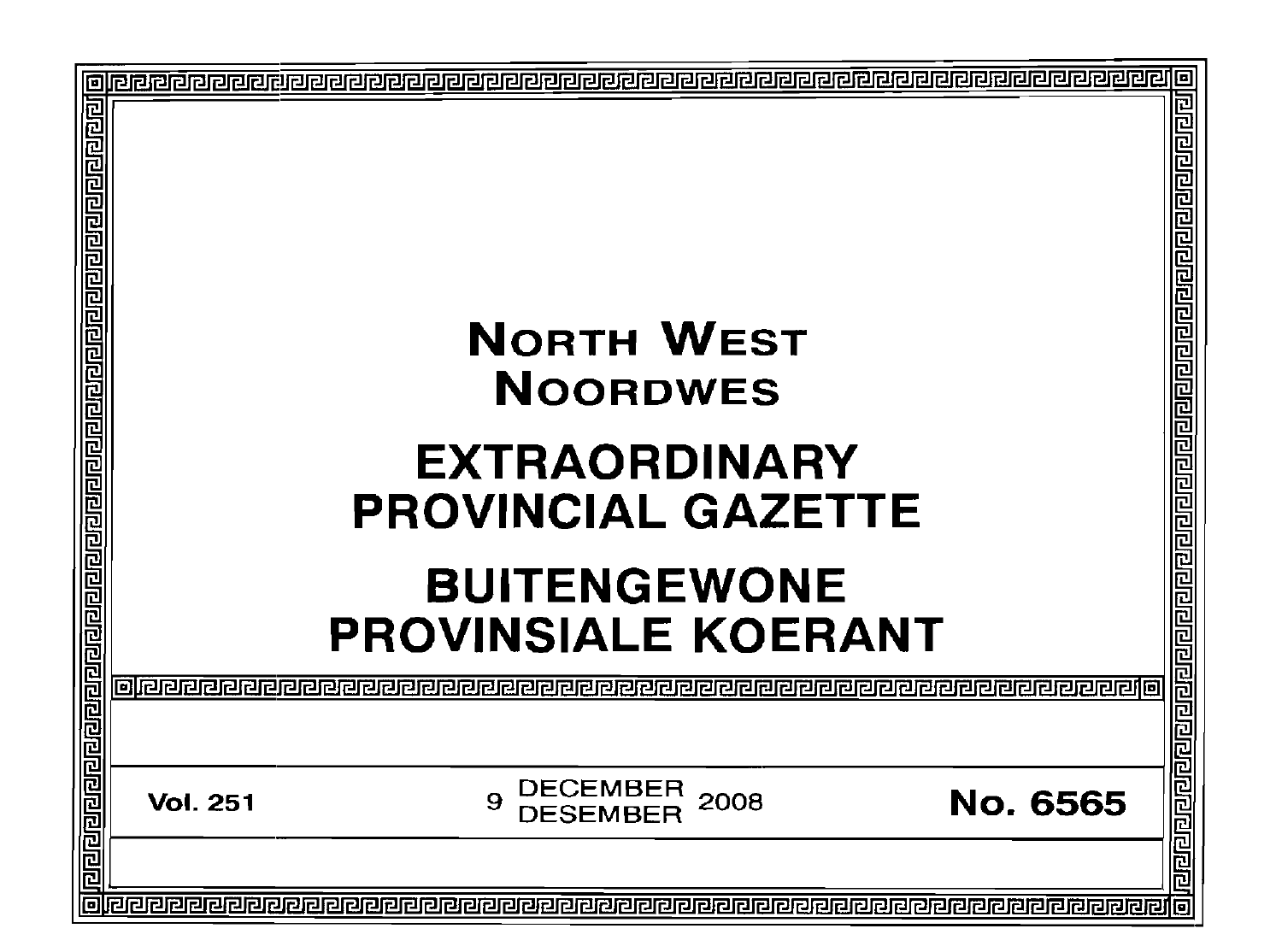| No. |                                                                                                             | Page<br>No. | Gazette<br>No. |
|-----|-------------------------------------------------------------------------------------------------------------|-------------|----------------|
|     | <b>GENERAL NOTICES</b>                                                                                      |             |                |
|     | 669 Local Government: Municipal Structures Act (117/1998): Proposed repeal of notice in terms of section 12 |             | 6565           |
|     |                                                                                                             |             | 6565           |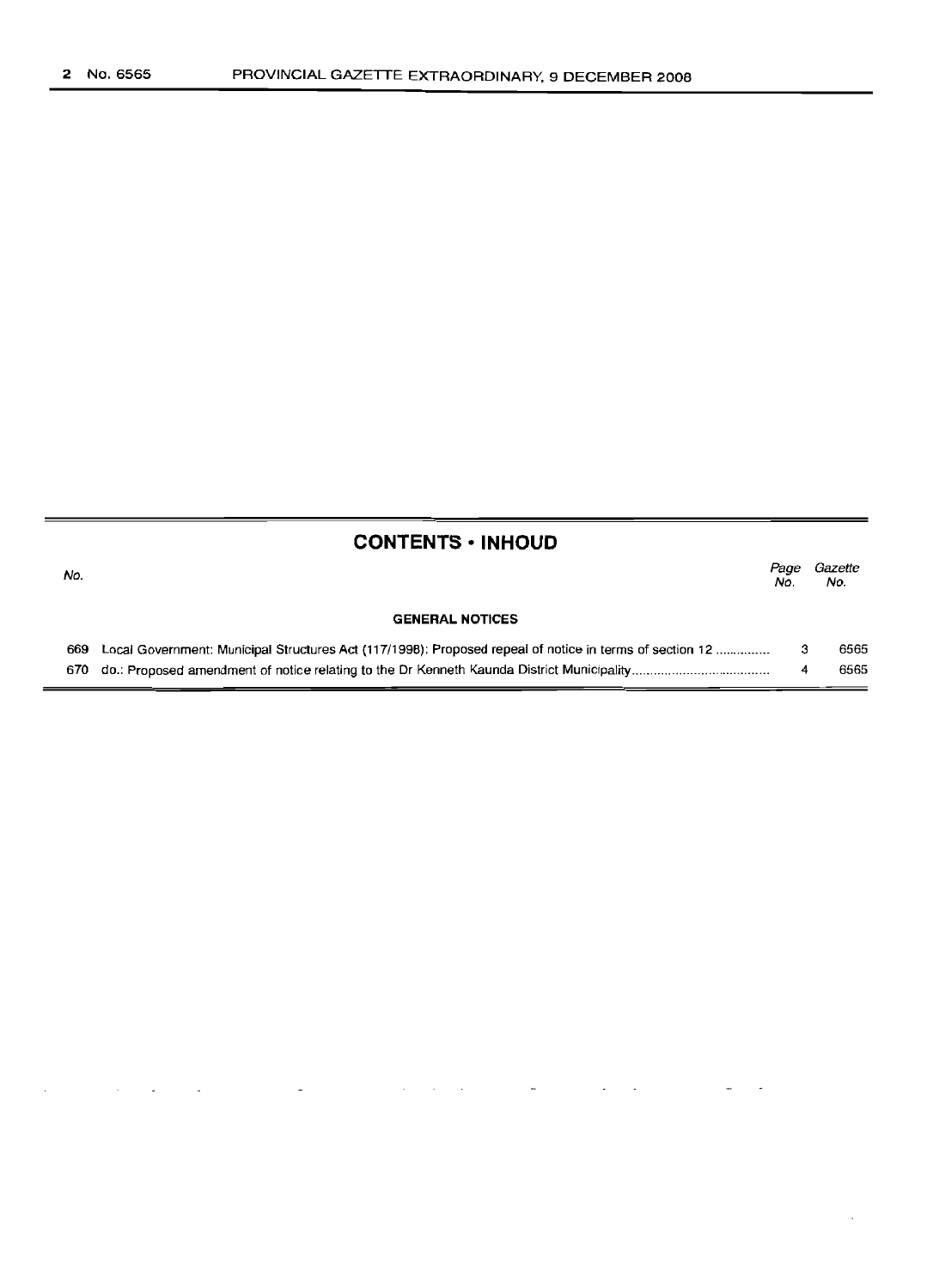# **GENERAL NOTICES**

### **NOTICE 669 OF 2008**

### PROPOSED REPEAL OF NOTICE IN TERMS OF SECTION 12 READ WITH SECTION 17 OF THE LOCAL GOVERNMENT: MUNICIPAL STRUCTURES ACT, 1998 RELATING TO THE DISESTABLISHMENT OF THE MERAFONG CITY LOCAL MUNICIPALITY (NW 406)

I, Howard Debeza Yawa, Member of the Executive Council responsible for local government in the North West Province, hereby publish for general information a proposed notice in terms of sections 12 and 17 of the Local Government: Municipal Structures Act, 1998 (Act 117 of 1998), for the repeal of the notice that established Merafong City Local Municipality (NW 406) within the North West Province, and as set out in the Schedule hereto.

Given under my Hand at Mafikeng this day of November 2008.

#### H.D. YAWA MEMBER OF THE EXECUTIVE COUNCIL OF THE PROVINCE OF THE NORTH WEST RESPONSIBLE FOR LOCAL GOVERNMENT

#### SCHEDULE

1. Notice 509 of 2005 which established the Merafong City Local Municipality NW405 within the North West Province and published in Provincial Gazette No 6217 dated 27 September 2005, as amended by Notice 651, published in Provincial Gazette No 6237 dated 25 November 2005, is hereby repealed.

#### Commencement

2. This Notice takes effect on the same date on which the Cross-boundary Municipalities Laws Amendment Act of 2009 takes effect.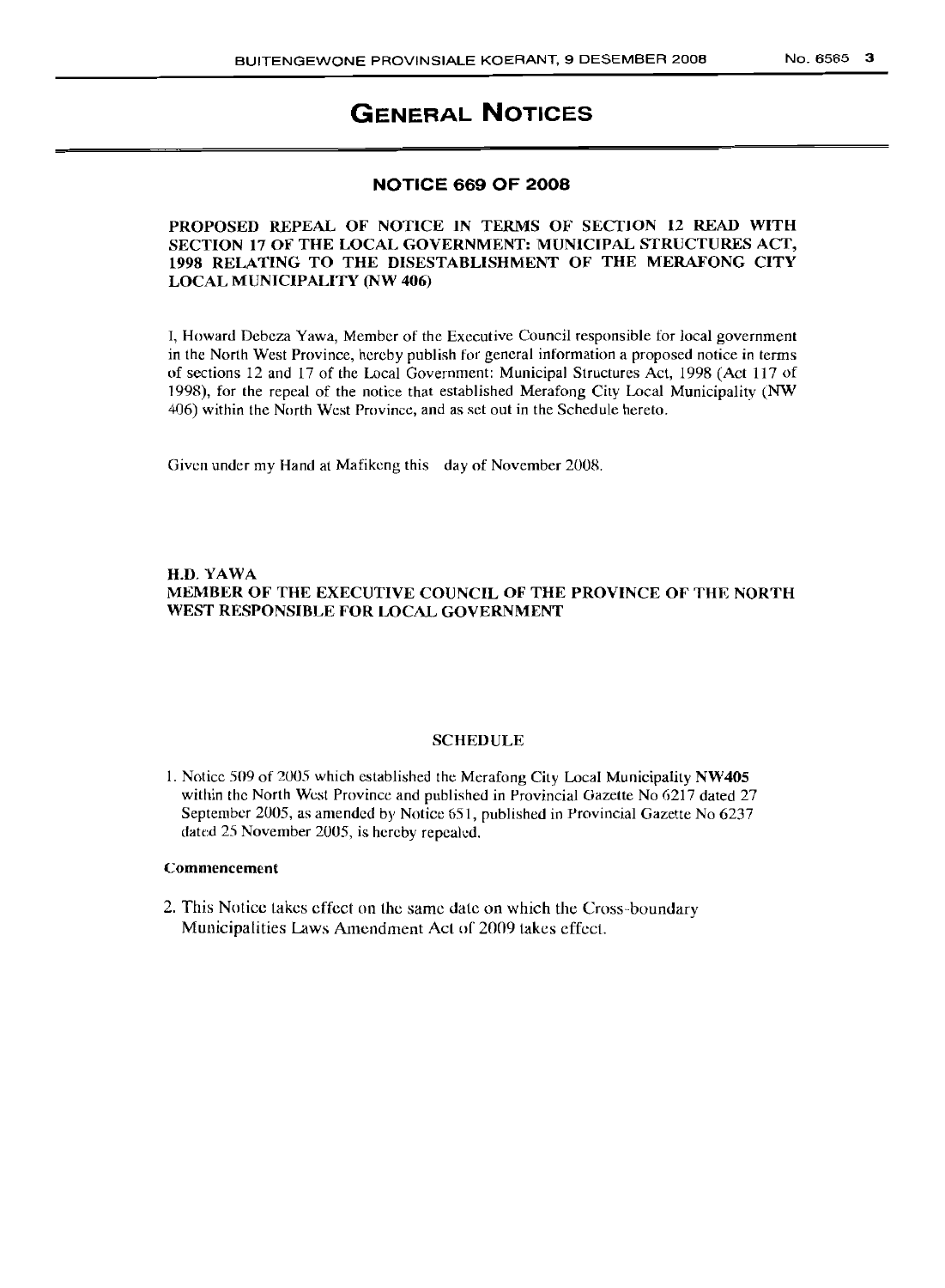### NOTICE 670 OF 2008

## PROPOSED AMENDMENT OF NOTICE RELATING TO THE DR KENNETH KAUNDA DISTRICT MUNICIPALITY (DC40)

I, Howard Debeza Yawa, Member of the Executive Council responsible for local government in the North West Province, hereby publish for general information a proposed notice in terms of section 12 and 16 of the Local Government: Municipal Structures Act, 1998 (Act 117 of 1998), relating to the establishment of the Dr Kenneth Kaunda District Municipality in the Province of the North West, as set out in the Schedule hereto.

Given under my Hand at Mafikeng this day of December 2008.

## H.D. YAWA

Member of the Executive Council of the Province of the North West responsible for Local Government

### SCHEDULE

1. Notice 650 of 2005 establishing Dr Kenneth Kaunda District Municipality (DC 40) and published in the North West Provincial Gazette No 6237 dated 25November 2005, is hereby amended by the substitution for section 1 of the following section::

## "Establishment of Dr. Kenneth Kaunda District Municipality

1. For the district municipal area indicated by Map No. 5 published under Notice 644 of 2008 in Extraordinary Provincial Gazette No. 6556 dated 17 November 2008, a district municipality called the Dr. Kenneth Kaunda District Municipality (DC 40) is hereby established with effect from the commencement of the Cross-boundary Municipalities Laws Repeal and Related Matters Amendment Bill of 2009.".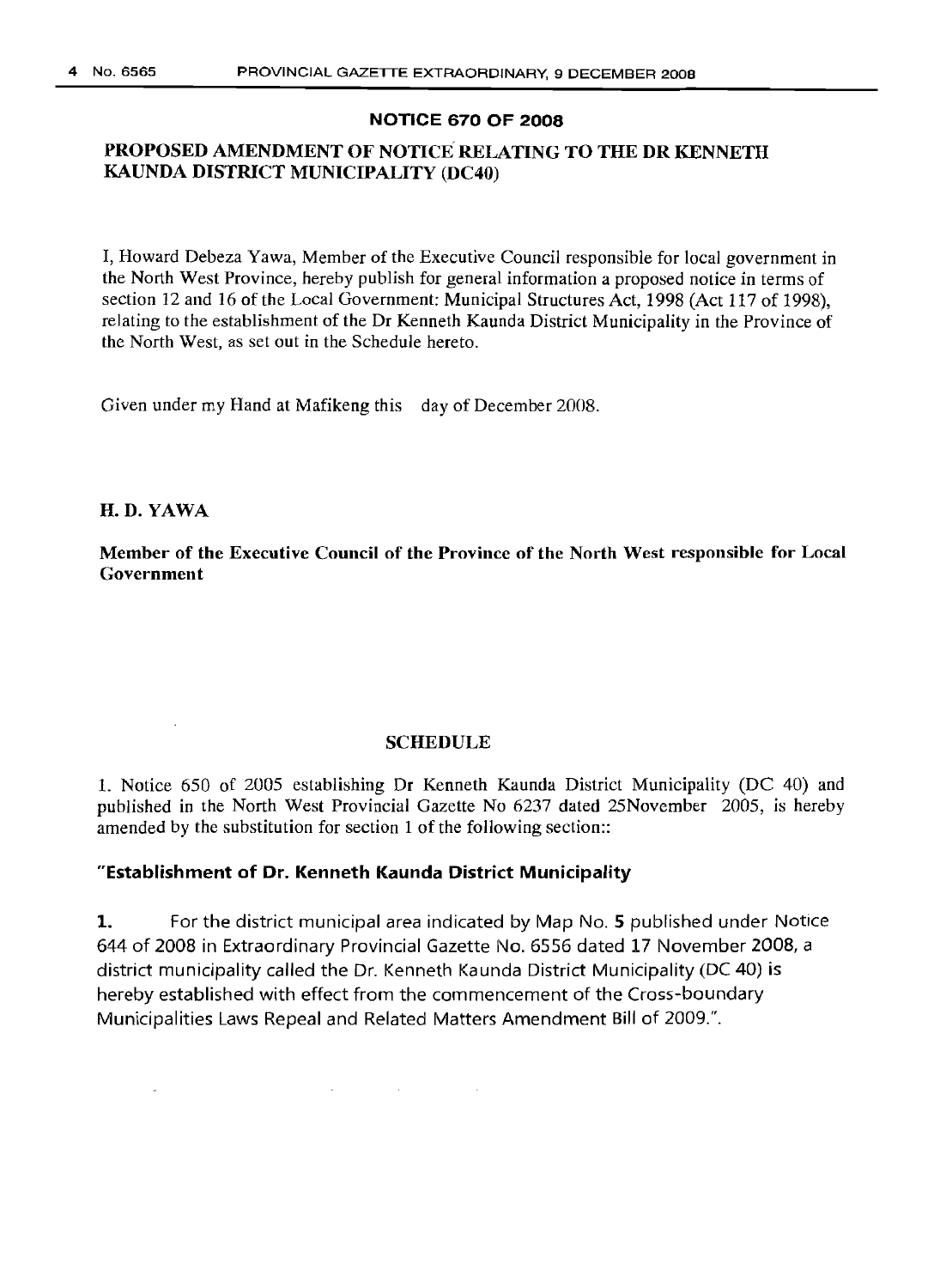2. Notice No. 322 of 2000, establishing the Dr. Kenneth Kaunda District Municipality (DC 40) and published in the North West Extraordinary Provincial Gazette No. 5574 dated 29 September 2000, is hereby amended by the substitution for subsections 3. (1) and (2). and Annexures "A", "B" and "D" of the following subsections and **Annexures:**

" 3.(1) The district municipality referred to in section 2(1) shall have a council consisting of **34** members with **16** of those members being proportionally elected councillors and **18** councillors being appointed by the respective local municipalities falling within the district municipality area and listed in the first column of Annexure "B" hereto on the basis described in the corresponding row of the second column of the said Annexure after application of the formulae and quotas contemplated in Schedule 2 to the Act.

(2) the council of the district municipality may designate any or **all** of the following offices in the council to which councillors may be elected, as full-time:

- (a) the speaker;
- (b) the executive mayor;
- (c) the members of the mayoral committee; or
- (d) a single whip appointed by council.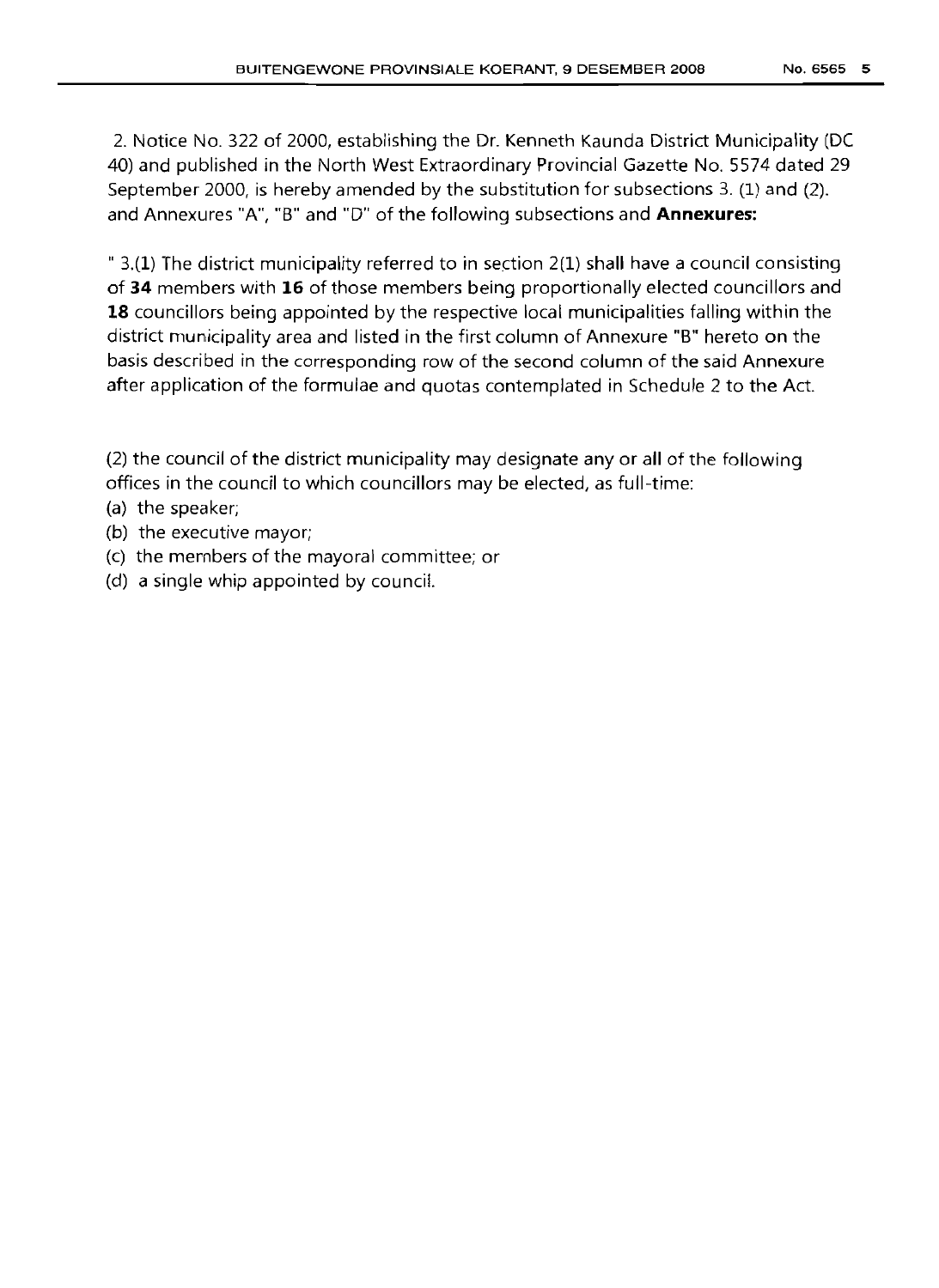# **ANNEXURE"A" Area of jurisdiction of district municipality referred to in section 2(1)**

# **MAP DEPICTING THE AREA OF JURISDICTION OF THE DR KENNETH KAUNDA DISTRICT MUNICIPAUTY**